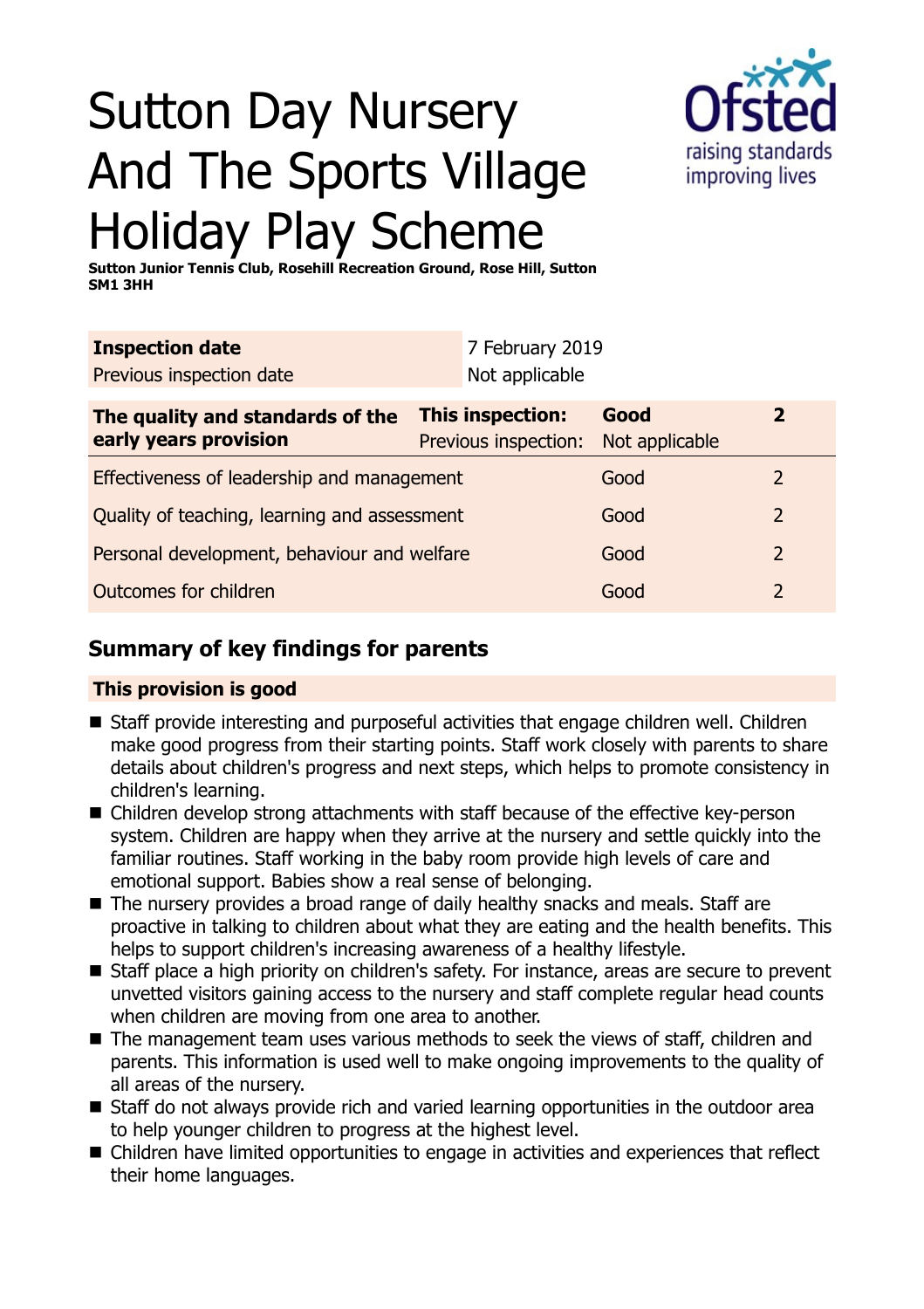# **What the setting needs to do to improve further**

#### **To further improve the quality of the early years provision the provider should:**

- develop more varied play opportunities for younger children in the outdoor area
- **n** provide further opportunities for children to engage in activities and experiences that reflect their home language.

#### **Inspection activities**

- The inspector reviewed documents, including learning records for children, evidence of staff suitability and professional development, records relating to children's safety and health, and complaints.
- $\blacksquare$  The inspector spoke with the management team, staff and children at appropriate times.
- $\blacksquare$  The inspector observed the quality of interactions between staff and the children, and the impact of this on children's learning.
- $\blacksquare$  The inspector took account of the views of parents.

## **Inspector**

Trisha Edward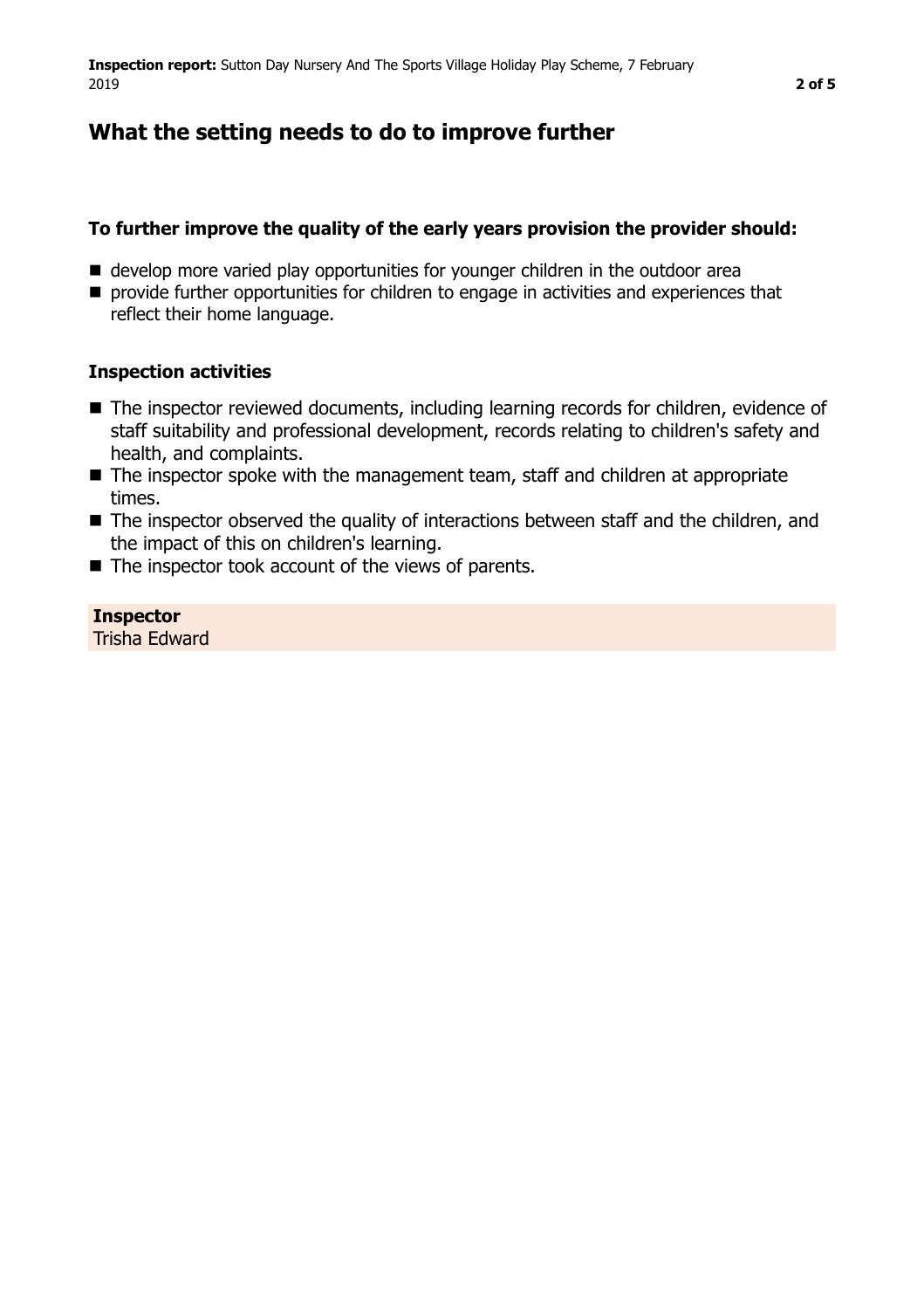# **Inspection findings**

## **Effectiveness of leadership and management is good**

Safeguarding is effective. Staff understand their responsibility to protect and safeguard children from harm; their knowledge is current and regularly reviewed. They know who to contact should they have concerns about a child's welfare. Rigorous recruitment procedures ensure all staff that work with children are vetted and are suitable to work with them. The management team implements effective performance management systems. For instance, staff have regular opportunities to discuss their professional development and to enhance their practice. They have frequent opportunities to complete training. A number of staff have recently completed sign language courses, which they intend to start implementing with the children.

## **Quality of teaching, learning and assessment is good**

Children make good developmental progress. Staff complete regular detailed assessments to review children's progress and learning. This information is used to implement individual plans for what each child needs to learn next. This helps children to access a wide range of enjoyable learning opportunities, which motivates them to learn. Older children have fun opportunities to learn about diversity and the world around them as they learn about different cultural celebrations and festivals. For example, during Chinese New Year, children enjoyed playing in the role-play area which was set up as a Chinese restaurant. They took on different roles as they gathered orders and used the cash register. This supported children's mathematical development as they learned that money has value. Staff provide younger children with a range of opportunities to engage in sensory play. For instance, young children enjoy exploring different textures, such as gel.

## **Personal development, behaviour and welfare are good**

Staff help children learn about the importance of living a healthy lifestyle. For example, they promote good hygiene routines, and children quickly establish independence in managing their personal care needs. Staff are proactive in encouraging children's knowledge of keeping themselves safe at lunchtimes. For instance, children are reminded that they could injure themselves if they put knives into their mouths. Staff provide children with excellent opportunities to develop their physical skills and abilities. For example, older children have weekly opportunities to take part in tennis lessons, where they learn to develop their coordination and ball-control skills. Younger children develop their physical skills in the soft-play area as they are able to take physical risks in a safe environment.

## **Outcomes for children are good**

All children, including those with special educational needs and/or disabilities, develop the skills they need for their next stage in learning and their eventual move on to school. Older children learn about linking sounds and letters and are beginning to read simple words and sentences. Children develop their creative and imaginative skills during weekly drama sessions. They listen to familiar stories and recreate them, learning to express themselves in different ways.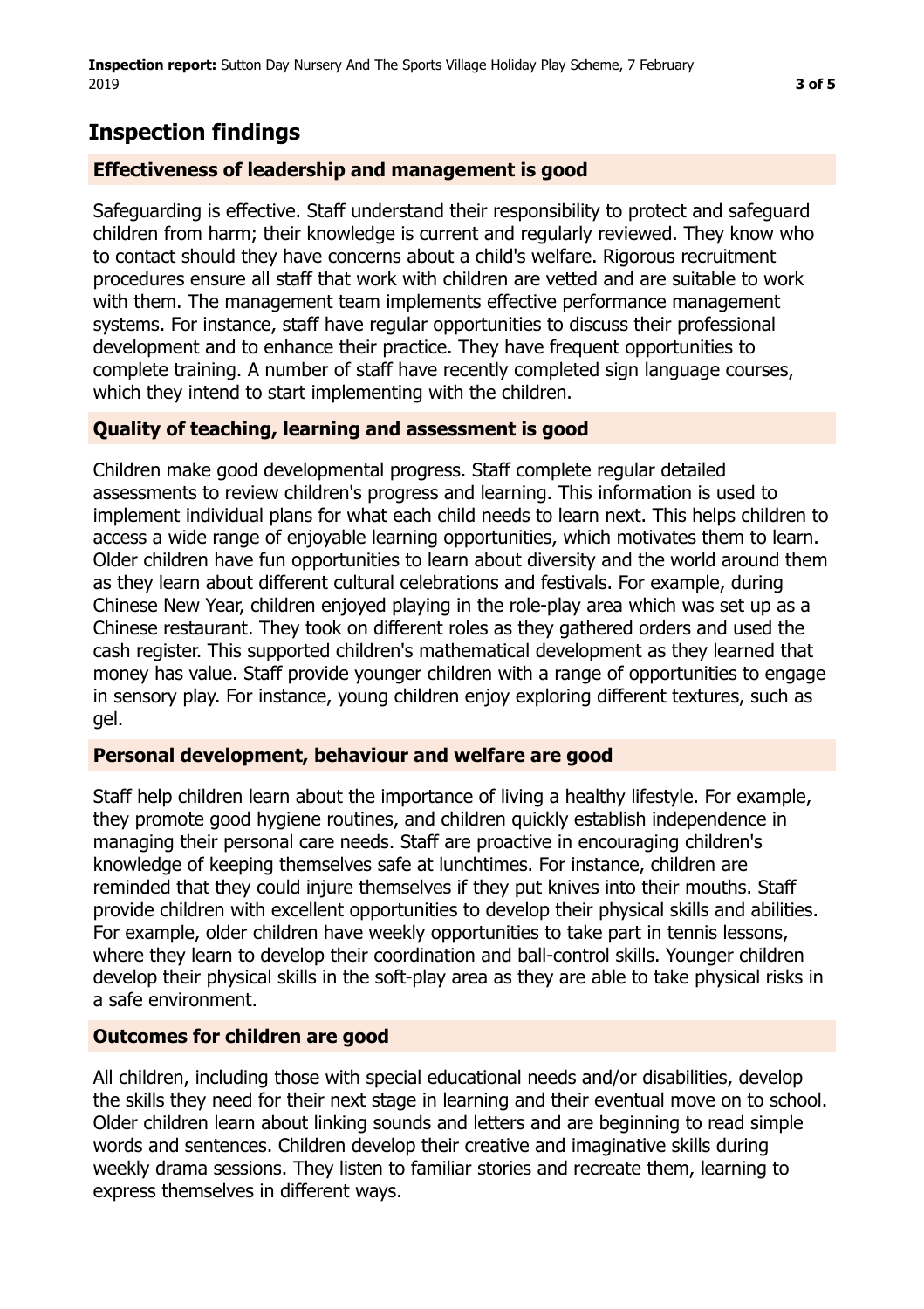**Inspection report:** Sutton Day Nursery And The Sports Village Holiday Play Scheme, 7 February 2019 **4 of [5](#page-4-0)**

# **Setting details**

| Unique reference number                             | EY540067                                                                             |  |
|-----------------------------------------------------|--------------------------------------------------------------------------------------|--|
| <b>Local authority</b>                              | Sutton                                                                               |  |
| <b>Inspection number</b>                            | 10090001                                                                             |  |
| <b>Type of provision</b>                            | Childcare on non-domestic premises                                                   |  |
| <b>Registers</b>                                    | Early Years Register, Compulsory Childcare<br>Register, Voluntary Childcare Register |  |
| Day care type                                       | Full day care                                                                        |  |
| Age range of children                               | $0 - 4$                                                                              |  |
| <b>Total number of places</b>                       | 88                                                                                   |  |
| Number of children on roll                          | 113                                                                                  |  |
| Name of registered person                           | Greenwich Leisure Limited                                                            |  |
| <b>Registered person unique</b><br>reference number | RP900835                                                                             |  |
| <b>Date of previous inspection</b>                  | Not applicable                                                                       |  |
| <b>Telephone number</b>                             | 02086416611                                                                          |  |

Sutton Day Nursery And The Sports Village Holiday Play Scheme registered in 2017 under new ownership. It operates from Sutton Junior Tennis Club, Sutton, Surrey. The setting is open from 8am to 6pm from Monday to Friday, 51 weeks of the year. It also operates a holiday play scheme for school-aged children during the school holidays. The nursery receives funding for free early education to children aged two, three and four years. There are 18 staff, of these 15 hold relevant early years qualifications.

This inspection was carried out by Ofsted under sections 49 and 50 of the Childcare Act 2006 on the quality and standards of provision that is registered on the Early Years Register. The registered person must ensure that this provision complies with the statutory framework for children's learning, development and care, known as the early years foundation stage.

Any complaints about the inspection or the report should be made following the procedures set out in the guidance Complaints procedure: raising concerns and making complaints about Ofsted, which is available from Ofsted's website: www.ofsted.gov.uk. If you would like Ofsted to send you a copy of the guidance, please telephone 0300 123 4234, or email [enquiries@ofsted.gov.uk.](mailto:enquiries@ofsted.gov.uk)